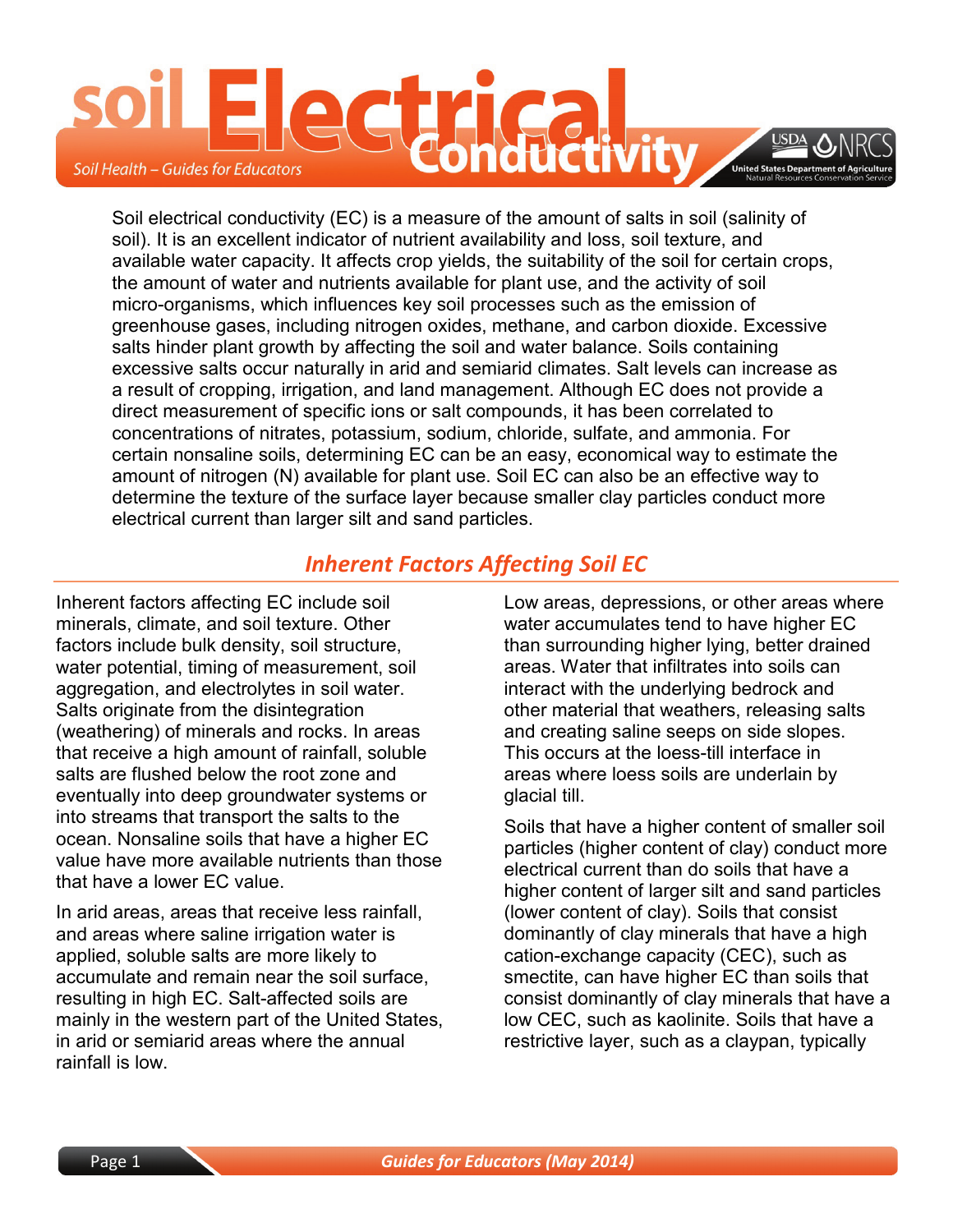have higher EC. The salts accumulate on the soil surface because the restrictive layer limits water flow; thus, they cannot be leached from the root zone.

### *Salinity Management*

Soil EC is affected by cropping, irrigating, land use, and application of fertilizer, manure, and compost. When managing for salinity on irrigated land, the salt content of the irrigation water must be determined. Applying irrigation water in amounts too low to leach salts or applying water that is high in content of salts results in an accumulation of salts in the root zone, increasing EC.

Existing salinity levels and the amount of salts in manure and municipal waste need to be closely monitored, especially in arid climates. Nitrogen fertilizer can also increase salinity, especially in areas where it is already a potential concern.

Management that leads to low organic matter content, poor infiltration, poor drainage, saturated soil conditions, or compaction can

increase salinity and decrease the ability of the soil to support some plants.

When irrigating, applying more water than is needed for crops can help to leach excess salts below the root zone and maintain the desired EC level for the crop grown. Care is needed when applying excess irrigation water because the soil can become waterlogged, allowing salts to accumulate. Leaving crop residue on the surface limits evaporation and helps to retain soil moisture, allowing rainfall and irrigation water to be more effective in leaching salts. In some areas, both irrigation and drainage are needed to reduce salinity. Proper soil management to maintain the organic matter content and overall soil health is needed to keep EC at the desired level.

## *Problems Related to EC and Relationship of EC to Soil Function*

Areas of saline soils need to be managed differently than areas of nonsaline soils (e.g., different crops and irrigation practices). Soil micro-organism activity declines as EC increases above the desired level. This impacts important soil processes such as respiration, residue decomposition, nitrification, and denitrification (table 1).

A high concentration of sodium salts (sodic conditions) in soils can result in poor soil structure, poor infiltration or drainage, and toxicity for many crops. Each crop has a particular salt tolerance. Table 3 shows the percent reduction in yields based on the soil EC level.

Soils that have  $EC_{1:1}$  of less than 1 deciSiemen per meter (dS/m) are considered to be nonsaline (table 2). Salinity in these soils does not affect most crops and soil microbial processes (tables 1 and 3). Soils that have  $EC_{1:1}$  of more than 1 dS/m are considered to be saline. Important microbial processes, such as nitrogen cycling, production of nitrous gases and other N oxide gases, respiration, and decomposition of organic matter are affected. Populations of parasitic nematodes and loss of nitrogen can be higher in these soils.

Even slight to moderate salinity can impede crop growth, as shown in figure 1. In nonsaline soils, EC levels can be an indirect indicator of the amount of water-soluble nutrients, such as nitrate nitrogen, available for plant use.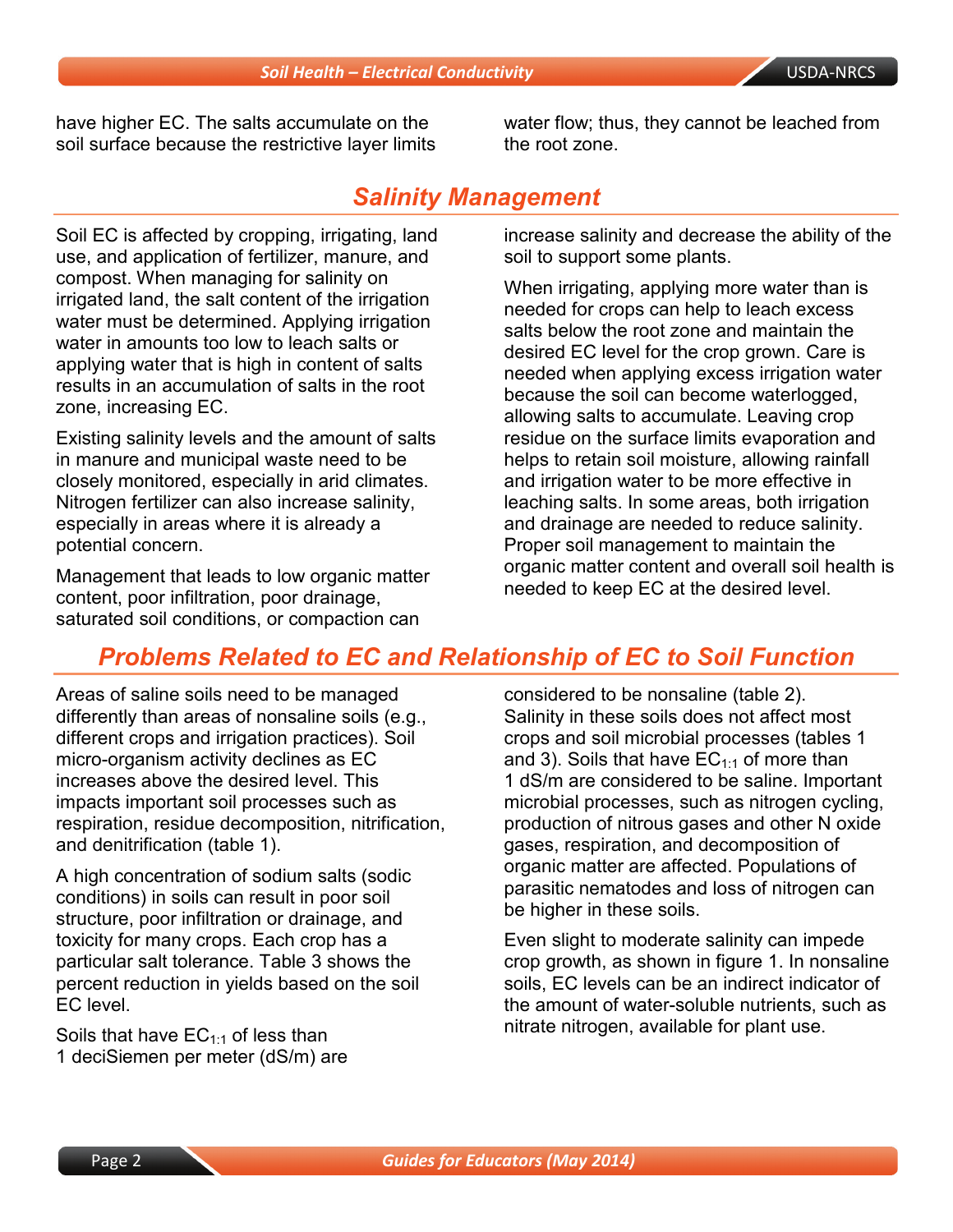

Figure 1.—EC<sub>1:1</sub> values for tomatoes, using three types of compost with different EC values and tap water (Gage, 2012).

 $*EC_{1:1}$  value using compost and distilled water that has no EC value (0 dS/m). The  $EC_{1:1}$  value was adjusted using the formula:  $EC_{1:1}$  value of compost with tap water – (EC of tap water  $\div$  EC<sub>1:1</sub> of compost with tap water). For example, the EC value of the smallest tomato plant with tap water is 2.6; therefore, 2.6 -  $(1 \div 2.6)$  = 2.6 -  $(0.385)$ , or 2.22 dS/m with distilled water.

Table 1.—Soil EC influence on microbial processes and gaseous N production in soils amended with sodium chloride (NaCl) or nitrogen fertilizer (adapted from Smith and Doran, 1996 (tables 10-5 & 10-6) and Adviento-Borbe and others, 2006).

| <b>Process</b>                                              | $EC_{1:1}$ range<br>(dS/m) | <b>Relative</b><br>decrease/increase<br>(percent) | $EC_{1:1}$ threshold |  |
|-------------------------------------------------------------|----------------------------|---------------------------------------------------|----------------------|--|
| Respiration                                                 | $0.7$ to 2.8               | $-17$ to $-47$                                    | 0.7                  |  |
| Decomposition                                               | 0.7 to 2.9                 | $-2$ to $-25$                                     | 0.7                  |  |
| <b>Nitrification</b>                                        | 0.7 to 2.9                 | $-10$ to $-37$                                    | 0.7                  |  |
| <b>Denitrification</b>                                      | 1.0 to 1.8                 | $+32$ to $+88$                                    | 1.0                  |  |
| Anaerobic $N_2O$ gas<br>production (high nitrate)*          | $0.02$ to 2.8              | $+1500$ to $+31,500$                              | $1.0 - 1.5$          |  |
| *Anaerobic N <sub>2</sub> O gas<br>production (low nitrate) | $0.5$ to $2.0$             | $+200$ to $+90,000$                               | $0.7 - 1.0$          |  |

\*Soils that have an EC value of more than 1 dS/m and a relatively high nitrate level will have increased production of nitrous oxide  $(N_2O)$  gas by denitrification under anaerobic conditions (90 percent or more water-filled pore space) by more than 15 to 315 times. Nitrous oxide is nearly 300 times more potent than carbon dioxide  $(CO<sub>2</sub>)$  as a greenhouse gas that depletes ozone in the upper atmosphere.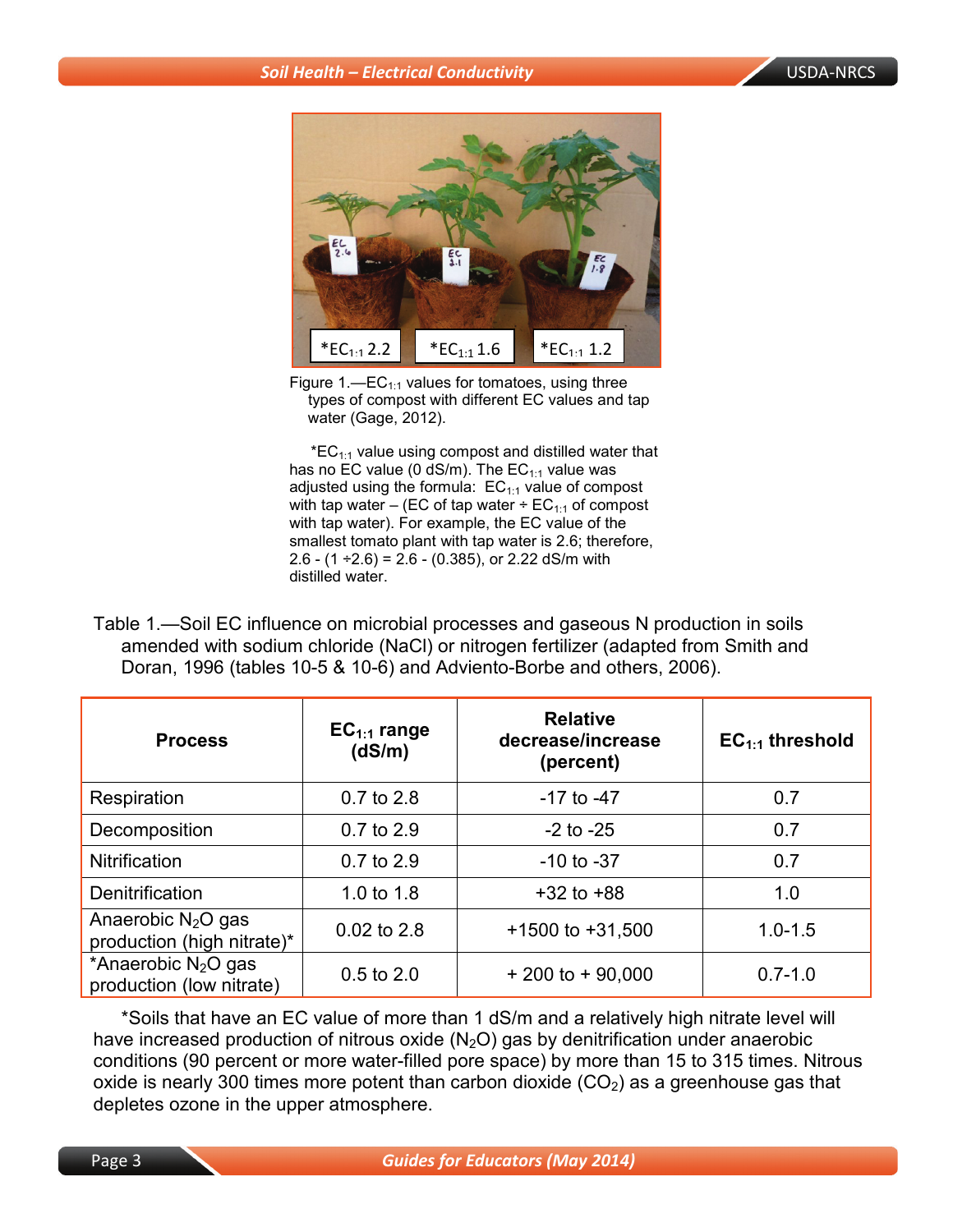Table 2.—Salinity classes and relationship between  $\mathsf{EC}_{1:1}$  and  $\mathsf{EC}_\mathrm{e}$  values (Smith and Doran, 1996, adapted from Dahnke and Whitney, 1988).

|                              | Degree of salinity (salinity classes) |                           |                             |                           |                                   |                                                     |  |  |
|------------------------------|---------------------------------------|---------------------------|-----------------------------|---------------------------|-----------------------------------|-----------------------------------------------------|--|--|
| <b>Texture</b>               | <b>Nonsaline</b>                      | <b>Slightly</b><br>saline | <b>Moderately</b><br>saline | <b>Strongly</b><br>saline | <b>Very</b><br>strongly<br>saline | <b>Ratio of</b><br>$EC_{1:1}$ to<br>EC <sub>e</sub> |  |  |
| $EC_{1:1}$ method (dS/m)     |                                       |                           |                             |                           |                                   |                                                     |  |  |
| Coarse sand to loamy<br>sand | $1.2 - 2.4$<br>$0 - 1.1$              |                           | $2.5 - 4.4$                 | $4.5 - 8.9$               | $9.0+$                            | 0.56                                                |  |  |
| Loamy fine sand to loam      | $0 - 1.2$                             | $1.3 - 2.4$               | $2.5 - 4.7$                 | $4.8 - 9.4$               | $9.5+$                            | 0.59                                                |  |  |
| Silt loam to clay loam       | $0 - 1.3$                             | $1.4 - 2.5$               | $2.6 - 5.0$                 | $5.1 - 10.0$              | $10.1+$                           | 0.63                                                |  |  |
| Silty clay loam to clay      | $0 - 1.4$                             | $1.5 - 2.8$               | $2.9 - 5.7$                 | $5.8 - 11.4$              | $11.5+$                           | 0.71                                                |  |  |
| $EC_e$ method (dS/m)         |                                       |                           |                             |                           |                                   |                                                     |  |  |
| All textures                 | $0 - 2.0$                             | $2.1 - 4.0$               | $4.1 - 8.0$                 | $8.1 - 16.0$              | $16.1+$                           | N/A                                                 |  |  |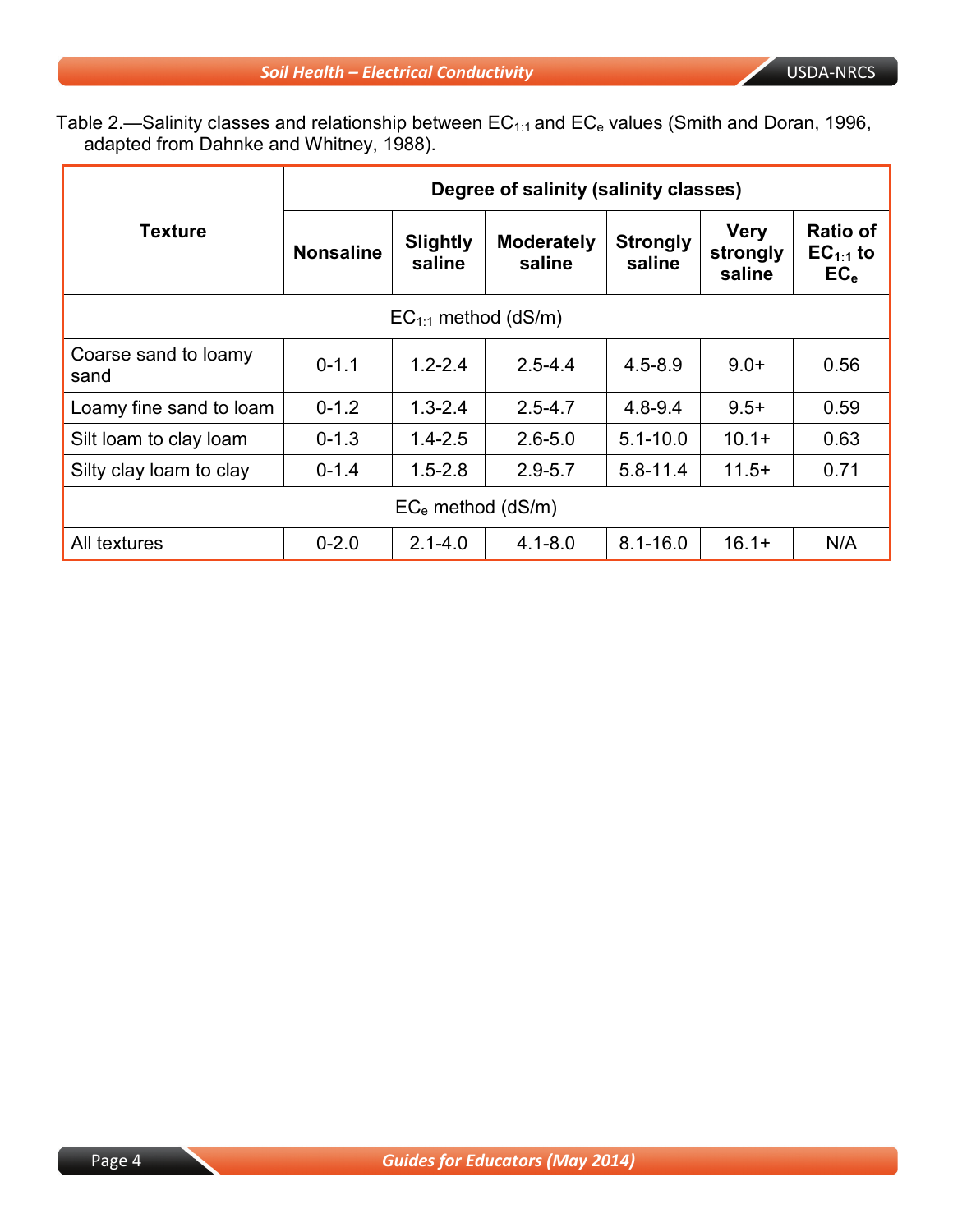Table 3.—Salt tolerance and decrease in yields beyond EC threshold (Smith and Doran, 1996;  $EC_{1:1}$  based on Hoffman and Maas, 1977).

| <b>Crops</b>                                     | EC <sub>e</sub><br>threshold<br>(dS/m) | EC <sub>1:1</sub><br>threshold<br>(dS/m) | Percent decrease in<br>yields per EC <sub>1:1</sub> unit<br>(dS/m) beyond<br>threshold |
|--------------------------------------------------|----------------------------------------|------------------------------------------|----------------------------------------------------------------------------------------|
| <b>Barley</b>                                    | 8.0                                    | 4.5 to 5.7                               | 5.0                                                                                    |
| Cotton                                           | 7.7                                    | 4.3 to 5.5                               | 5.2                                                                                    |
| Sugar beets                                      | 7.0                                    | 3.9 to 5.0                               | 5.9                                                                                    |
| Wheat                                            | 6.0                                    | 3.4 to 4.3                               | 7.1                                                                                    |
| Perennial ryegrass                               | 5.6                                    | $3.1$ to $4.0$                           | 7.6                                                                                    |
| Soybeans                                         | 5.0                                    | 2.8 to 3.6                               | 20.0                                                                                   |
| Tall fescue                                      | 3.9                                    | 2.2 to 2.8                               | 5.3                                                                                    |
| Crested wheatgrass                               | 3.5                                    | 2.0 to 2.5                               | 4.0                                                                                    |
| Peanuts                                          | 3.2                                    | 1.8 to 2.3                               | 29.0                                                                                   |
| Rice, common vetch                               | 3.0                                    | 1.7 to 2.1                               | 12.0                                                                                   |
| <b>Tomatoes</b>                                  | 2.5                                    | 1.4 to 1.8                               | 9.9                                                                                    |
| Alfalfa                                          | 2.0                                    | 1.1 to 1.4                               | 7.3                                                                                    |
| Corn, potatoes                                   | 1.7                                    | 1.0 to 1.2                               | 12.0                                                                                   |
| Berseem clover, orchardgrass, grapes,<br>peppers | 1.5                                    | 0.8 to 1.1                               | 5.7                                                                                    |
| Lettuce, cowpeas                                 | 1.3                                    | 0.7 to 0.9                               | 13.0                                                                                   |
| Green beans                                      | 1.0                                    | 0.6 to 0.7                               | 19.0                                                                                   |

 $\overline{\phantom{a}}$  , and the contribution of the contribution of the contribution of the contribution of the contribution of the contribution of the contribution of the contribution of the contribution of the contribution of the

 $\mathcal{L}_\text{max}$  and  $\mathcal{L}_\text{max}$  and  $\mathcal{L}_\text{max}$  and  $\mathcal{L}_\text{max}$  and  $\mathcal{L}_\text{max}$  and  $\mathcal{L}_\text{max}$ 

 $\mathcal{L}_\text{max}$  and  $\mathcal{L}_\text{max}$  and  $\mathcal{L}_\text{max}$  and  $\mathcal{L}_\text{max}$  and  $\mathcal{L}_\text{max}$  and  $\mathcal{L}_\text{max}$ 

 $\overline{\phantom{a}}$  , and the contribution of the contribution of the contribution of the contribution of the contribution of the contribution of the contribution of the contribution of the contribution of the contribution of the

 $\mathcal{L}_\text{max}$  and  $\mathcal{L}_\text{max}$  and  $\mathcal{L}_\text{max}$  and  $\mathcal{L}_\text{max}$  and  $\mathcal{L}_\text{max}$  and  $\mathcal{L}_\text{max}$ 

 $\mathcal{L}_\text{max}$  and  $\mathcal{L}_\text{max}$  and  $\mathcal{L}_\text{max}$  and  $\mathcal{L}_\text{max}$  and  $\mathcal{L}_\text{max}$  and  $\mathcal{L}_\text{max}$ 

What current practices affect soil EC?

What impact do these practices have on soil EC? Why?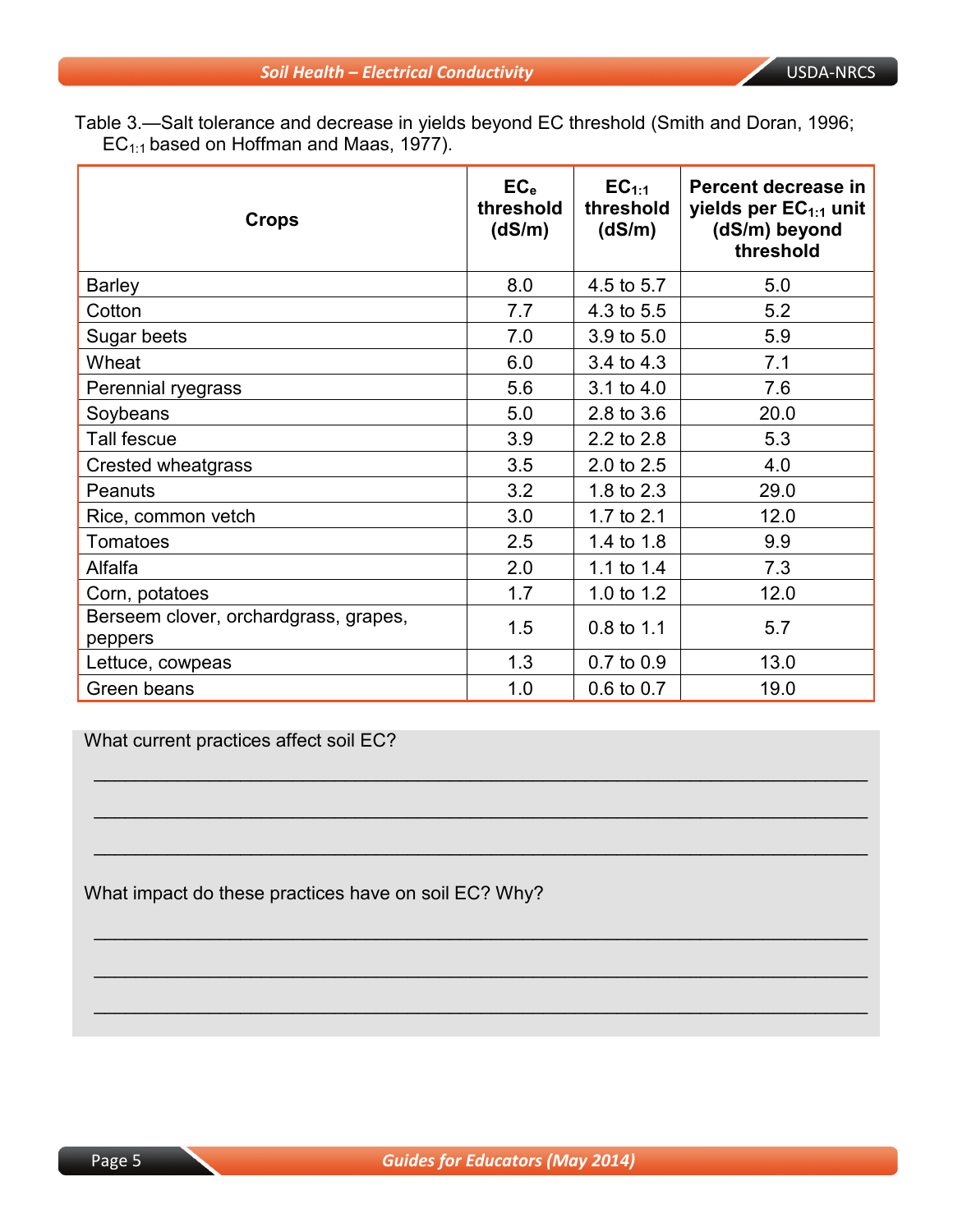# **Measuring Soil EC (EC<sub>1:1</sub> Method)**

#### **Materials needed to measure soil EC:**

- Soil probe and plastic container for gathering and mixing soil samples
- \_\_\_\_ 1/8-cup (29.5-mL) measuring scoop
- Squirt bottle
- \_\_\_\_ Distilled water or rainwater
- Calibrated 120-mL vial with lid
- \_\_\_\_ EC probe (blue with black cap)
- Probe holder with field calibration resistor (470 ohm)
- \_\_\_\_ 1.41-dS/m calibration solution
- Pen, field notebook, permanent marker, and resealable plastic bags

#### **Considerations:**

Because soil EC is variable, multiple samples should be taken from multiple locations. Soil EC levels vary depending on past management, field location, and time of year. Examples of variables include placement of fertilizer in rows versus between rows, soil texture, organic matter content, and applications of manure or fertilizer. Scan sampling area for large bare spots, areas with short plants, areas with better plant growth, and areas with possible indications of salinity (salts may be visible at the soil surface). Each of these areas should be sampled separately.

#### **\*Step-by-step procedure:**

1. Calibrate EC probe by immersing in a standard salt solution (1.41 dS/m) at 25 °C (77 °F) and turning the adjustment knob on the probe to 1.4 with a screwdriver. Second, insert EC probe (fig. 2) into calibration resistor on probe holder. Record reading. Future readings are taken at the same air temperature.



Figure 2.—EC probe inserted into resistor on holster to check calibration (Doran and Kucera, 2012).

- 2. Using a soil probe, gather at least 10 randomly selected samples from an area that represents a particular soil type, condition, and management history. The probe should extent to a depth of 8 inches or less. Place samples in the small plastic container and mix. Do not include large stones and plant residue. Repeat step 1 for each sampling area.
- 3. Fill one scoop (29.5 mL) with mixed soil, tamping down during filling by carefully striking scoop on a hard, level surface. Place soil in calibrated vial. Add one scoopful (29.5 mL) of distilled water. The vial will contain a 1:1 ratio of soil to water, on a volume basis.
- 4. Tightly cap vial and shake 25 times.
- 5. Remove EC probe cap, turn probe on, and insert probe into soil and water mixture in vial, keeping the tip of the probe in the center of the suspended soil particles. Take reading while soil particles are still suspended in solution. To keep soil particles from settling, stir gently with EC probe. Do not immerse probe below maximum immersion level.
- 6. Reading will stabilize in about 10 seconds. Record  $EC_{1:1}$  as dS/m.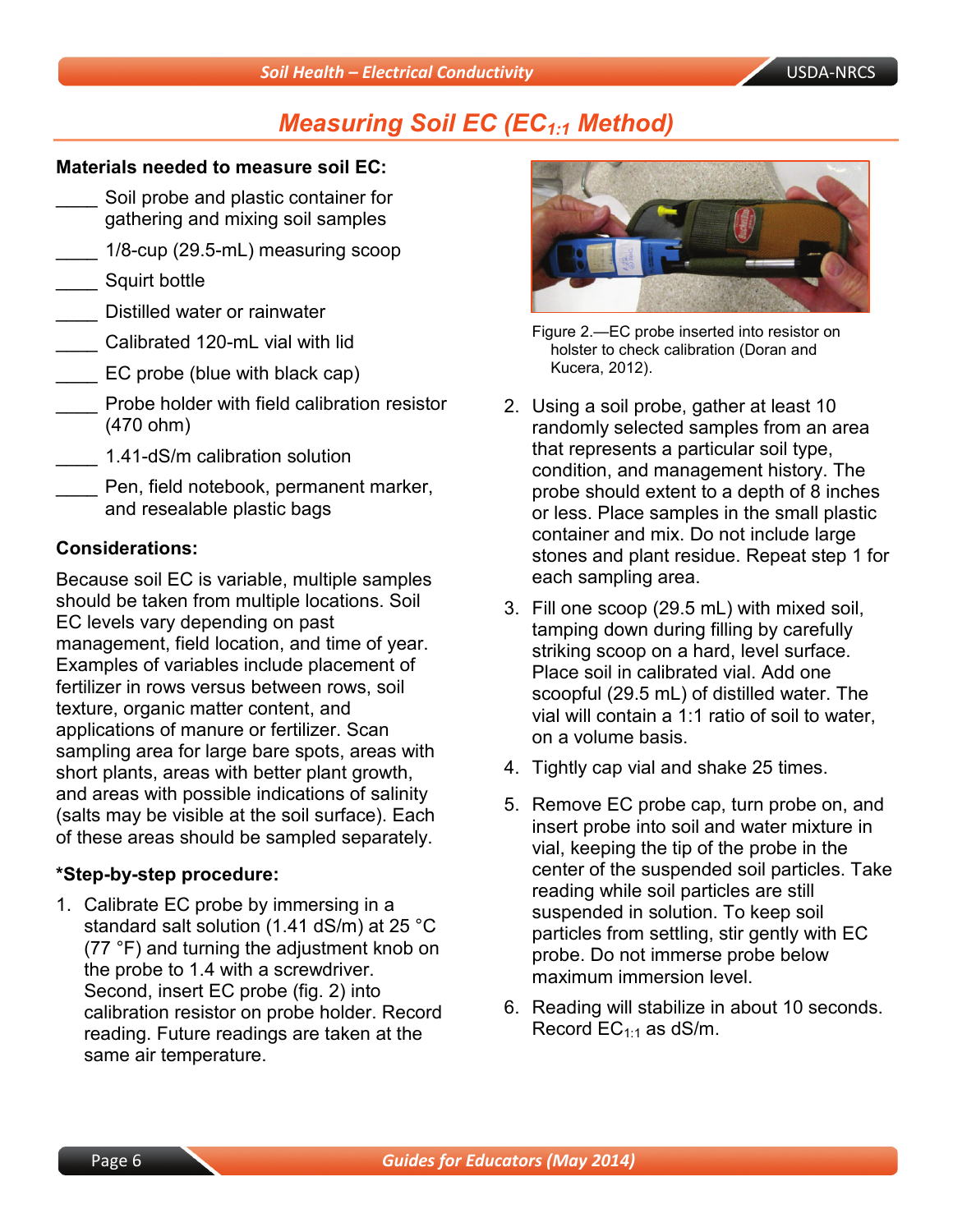#### *Soil Health – Electrical Conductivity* USDA-NRCS

- 7. Save soil and water mixture to measure pH, nitrates, nitrites, and phosphorus, if applicable. Nitrate levels can be estimated for soils that are nonsaline and have a pH of less than 7.2 if nitrates make up most of the soluble salts in the EC reading. Use the equation—140 x  $EC_{1:1}$  </= soil nitrate nitrogen, expressed as ppm. For example, 140 x 0.03 dS/m  $\le$ /= 4.2 ppm nitrate nitrogen.
- 8. **Turn off** probe, thoroughly rinse with water, and replace cap.

\*Note that the EC test can be conducted in the field by inserting the EC probe into the soil to the desired depth and saturating the soil with distilled water. This simulates the EC1:1 test.

## *Interpretations*

Record soil  $EC_{1:1}$  readings. Complete table 4 by comparing EC readings to values in tables 1, 2, and 3 to determine the relative

level of salinity and the microbial processes and crops that might be impacted by the salinity. Answer discussion questions.

| <b>Site</b>          | Soil<br>$EC_{1:1}$<br>(dS/m) | <b>Texture</b> | Degree of<br>salinity | pH  | <b>Nitrate</b><br>estimate<br>(ppm) | <b>Microbial</b><br>processes<br>impacted                                                                                                                         | <b>Crops</b><br>impacted  | <b>Notes</b>                                                        |
|----------------------|------------------------------|----------------|-----------------------|-----|-------------------------------------|-------------------------------------------------------------------------------------------------------------------------------------------------------------------|---------------------------|---------------------------------------------------------------------|
| No till              | 0.3                          | Silt loam      | Nonsaline             | 7.0 | 42                                  | N/A                                                                                                                                                               | N/A                       | Nitrate<br>level of 42<br>ppm is<br>adequate<br>for corn.           |
| Conventional<br>till | 1.2                          | Silt loam      | Slightly<br>saline    | 7.8 | N/A                                 | Decrease in<br>respiration,<br>decomposition,<br>and nitrification;<br>increase in loss<br>of nitrogen<br>$(N_2 \text{ and } N_2O)$<br>through<br>denitrification | Alfalfa and<br>vegetables | Reading<br>taken after<br>nitrogen<br>fertilizer<br>was<br>applied. |
|                      |                              |                |                       |     |                                     |                                                                                                                                                                   |                           |                                                                     |
|                      |                              |                |                       |     |                                     |                                                                                                                                                                   |                           |                                                                     |
|                      |                              |                |                       |     |                                     |                                                                                                                                                                   |                           |                                                                     |
|                      |                              |                |                       |     |                                     |                                                                                                                                                                   |                           |                                                                     |
|                      |                              |                |                       |     |                                     |                                                                                                                                                                   |                           |                                                                     |
|                      |                              |                |                       |     |                                     |                                                                                                                                                                   |                           |                                                                     |

Table 4.—Soil EC level (salinity) of upper part of soil and interpretations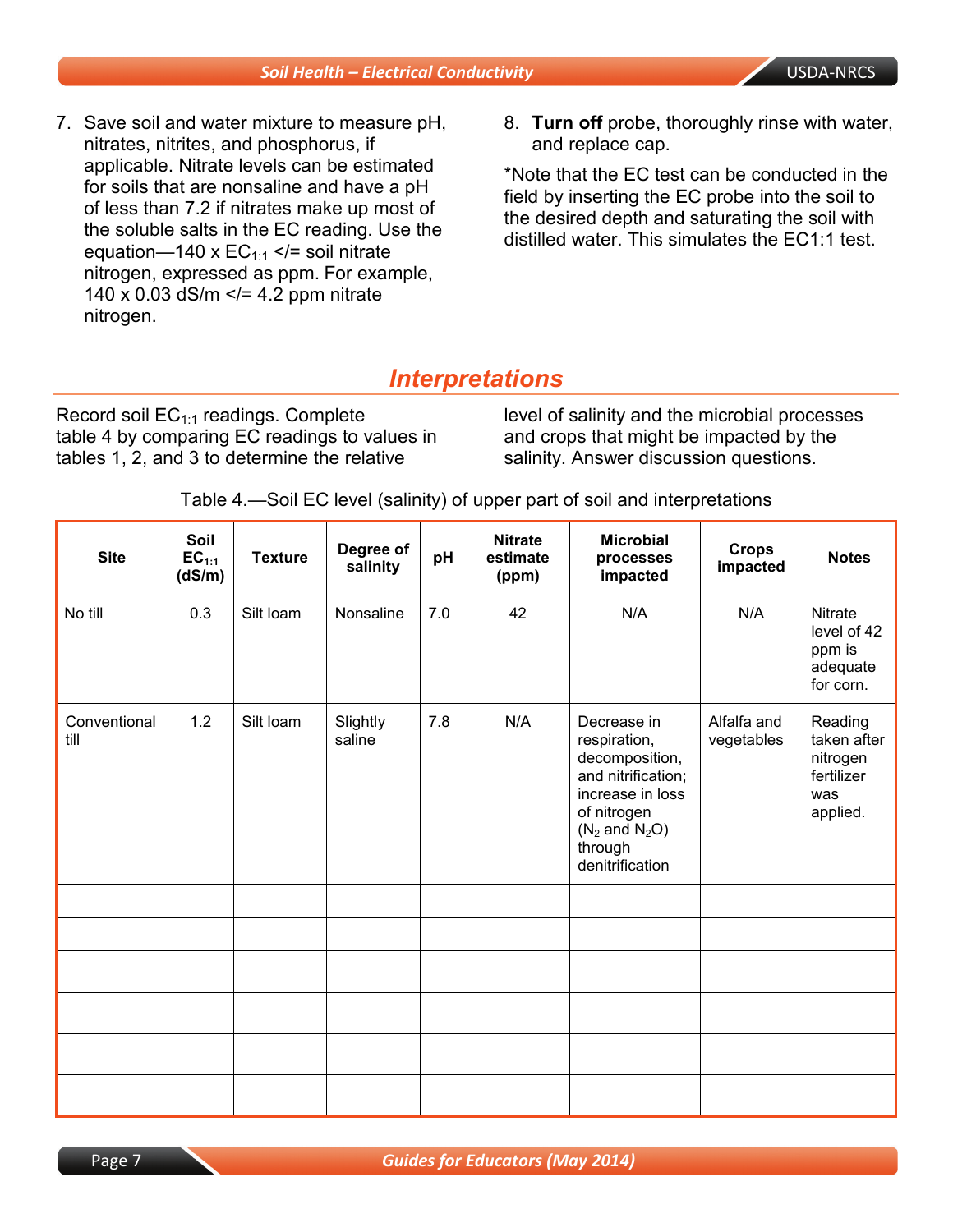Were results of soil EC test expected? Why or why not?

Compare soil EC results to values in tables 1, 2, and 3. Are EC levels ideal for crops or forage plants and for soil microbial processes? Why or why not?

\_\_\_\_\_\_\_\_\_\_\_\_\_\_\_\_\_\_\_\_\_\_\_\_\_\_\_\_\_\_\_\_\_\_\_\_\_\_\_\_\_\_\_\_\_\_\_\_\_\_\_\_\_\_\_\_\_\_\_\_\_\_\_\_\_\_\_\_\_\_\_\_\_\_\_\_\_

\_\_\_\_\_\_\_\_\_\_\_\_\_\_\_\_\_\_\_\_\_\_\_\_\_\_\_\_\_\_\_\_\_\_\_\_\_\_\_\_\_\_\_\_\_\_\_\_\_\_\_\_\_\_\_\_\_\_\_\_\_\_\_\_\_\_\_\_\_\_\_\_\_\_\_\_\_

\_\_\_\_\_\_\_\_\_\_\_\_\_\_\_\_\_\_\_\_\_\_\_\_\_\_\_\_\_\_\_\_\_\_\_\_\_\_\_\_\_\_\_\_\_\_\_\_\_\_\_\_\_\_\_\_\_\_\_\_\_\_\_\_\_\_\_\_\_\_\_\_\_\_\_\_\_

\_\_\_\_\_\_\_\_\_\_\_\_\_\_\_\_\_\_\_\_\_\_\_\_\_\_\_\_\_\_\_\_\_\_\_\_\_\_\_\_\_\_\_\_\_\_\_\_\_\_\_\_\_\_\_\_\_\_\_\_\_\_\_\_\_\_\_\_\_\_\_\_\_\_\_\_\_

\_\_\_\_\_\_\_\_\_\_\_\_\_\_\_\_\_\_\_\_\_\_\_\_\_\_\_\_\_\_\_\_\_\_\_\_\_\_\_\_\_\_\_\_\_\_\_\_\_\_\_\_\_\_\_\_\_\_\_\_\_\_\_\_\_\_\_\_\_\_\_\_\_\_\_\_\_\_\_\_\_\_\_\_\_\_

\_\_\_\_\_\_\_\_\_\_\_\_\_\_\_\_\_\_\_\_\_\_\_\_\_\_\_\_\_\_\_\_\_\_\_\_\_\_\_\_\_\_\_\_\_\_\_\_\_\_\_\_\_\_\_\_\_\_\_\_\_\_\_\_\_\_\_\_\_\_\_\_\_\_\_\_\_\_\_\_\_\_\_\_\_\_

# *Glossary and References*

#### **Glossary**

*Cation-exchange capacity (CEC).—*Capacity of soil to hold cations (positively charged ions) on surface of negatively charged clay and soil organic matter and release them to the soil solution to be used by plants, to be leached, and/or to be used for biological processes. Soils that have a high content of clay or organic matter have a higher CEC than those that have a low content of organic matter or are sandy.

*DeciSiemens per meter* (*dS/m).—*Unit of measurement for soil electrical conductivity. Equivalent to millimhos per centimeter.

*Denitrification.—*Conversion and loss of nitrate nitrogen to the atmosphere as various forms of gas due to a lack of oxygen in soil when it is saturated with water.

*ECe method.—*Saturated past method for measuring soil EC, which is the *s*tandard laboratory method (adjustment for soil texture not needed). See table 2 for the relationship between  $EC_{1:1}$  and  $EC_{e}$  values.

*EC1:1 method.—*Method for measuring soil EC using a 1:1 ratio of soil and water (adjustment for soil texture needed). See table 2 for the relationship between  $EC_{1:1}$  and  $EC_{e}$  values.

*Loess.—*Soil consisting of eolian sediment, which is an accumulation of windblown silt. Loess typically is homogeneous and highly porous.

*Nitrification.—*Conversion of ammonium compounds in organic material and fertilizer into nitrites and nitrates by soil bacteria, making nitrogen available to plants.

*Nitrogen oxides.—*Nitrogen gases that can be generated by human activity and released into the atmosphere. Loss of nitrogen gases from soils increases 10 to 100 times by nitrification when the soils are dry and by denitrification when the soils are saturated. Loss of nitrogen oxide gases also increases when soil EC is more than 1 to 2 dS/m.

*Respiration.—Release of carbon dioxide (CO<sub>2</sub>)* from soil as a result of biological activity (i.e., micro-organisms and roots) and decomposition of organic matter.

*Saline/sodic soil.—*Saline soils have a high content of soluble salts that negatively affect soil processes, productivity, and overall soil